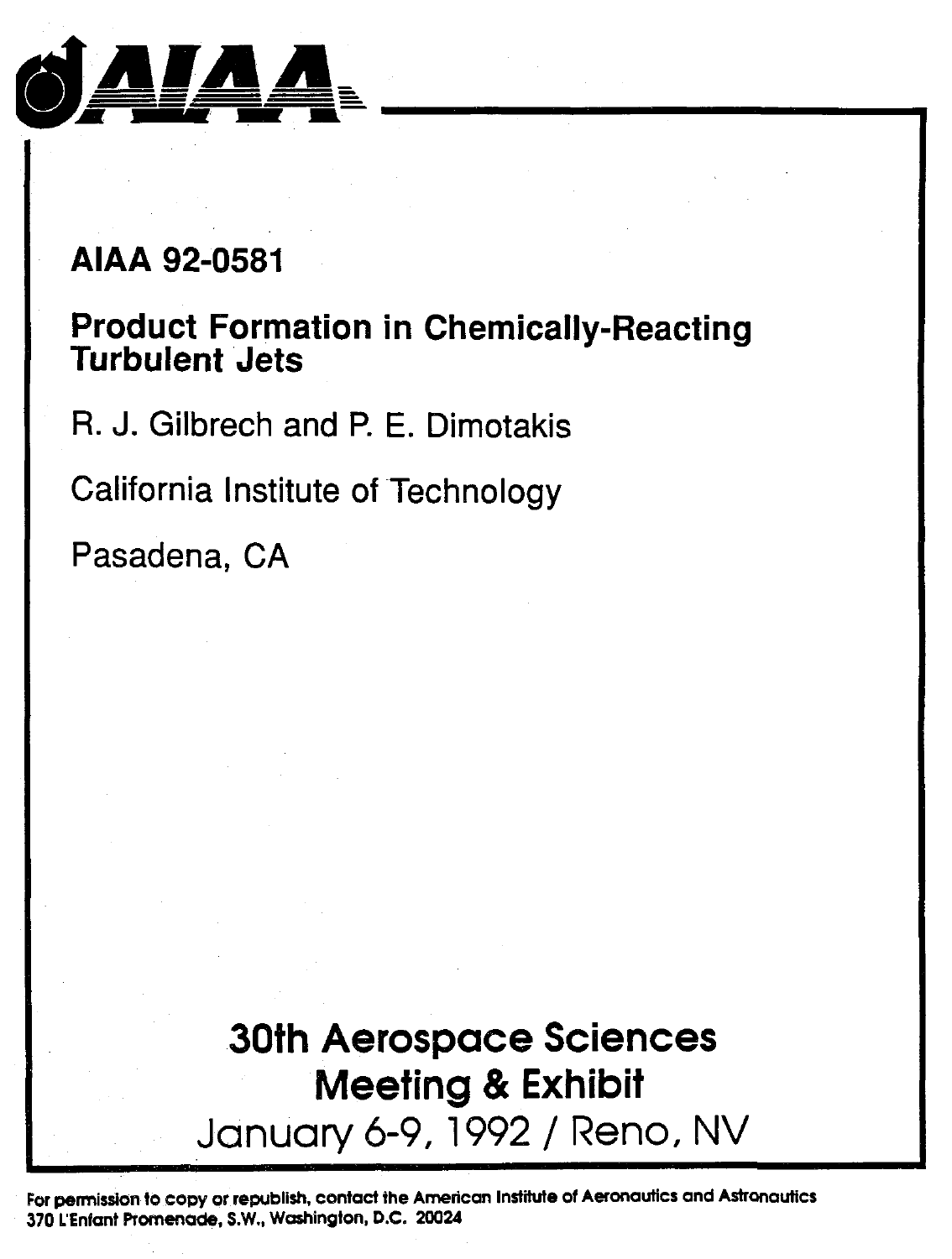### **Product Formation in Chemically-Reacting Turbulent 3 ets\***

Richard J. Gilbrech\*\* and Paul E. Dimotakis<sup>t</sup>

Graduate Aeronautical Laboratories California Institute of Technology Pasadena, California 91125

#### **Abstract**

Results from experiments performed in a newly-constructed High Pressure Combustion Facility are presented. The experiments described here are designed to address Reynolds number effects on turbulent mixing and entrainment, and flame length in an axisymmetric, gas-phase turbulent reacting jet, in particular, over a large range of Reynolds numbers.

#### **Introduction**

Flame length in kinetically fast chemical reactions can be used as an important measure of Reynolds number effects and can be related to the rate of molecular mixing in turbulent jets **(e.g.,** Broadwell 1982). The experiments reported here rely on a new technique for measuring flame length, developed for the purpose of investigating Reynolds number, as well as other effects on flame length.

The facility is shown schematically in Fig. 1. The main apparatus is a 107cm internal diameter by 183 **cm** length **(1.64m3)** pressure vessel, capable of operating at pressures from 0.1 atm to 15 atm. This allows an independent control of Reynolds number over 2.2 decades through the pressure, while holding other conditions constant **(e.g.,** flow-time scales, nozzle exit conditions, and buoyancy effects). Buoyancy effects, which scale as  $\overline{\Delta \rho}/\rho_{\infty}$ , where  $\overline{\Delta \rho}$  is the average change in density, in the jet cone, owing to heat release and  $\rho_{\infty}$  is the ambient density, remain constant as the pressure is varied since both  $\overline{\Delta \rho}$  and  $\rho_{\infty}$  scale directly with pressure.

<sup>\*</sup> **Copyright 01992 by R. J. Gilbrech and P. E. Dimotaki. Published by the American Institute of Aeronautics and Astronautics, Inc. with permission.** 

<sup>\*&#</sup>x27; **Currently with NASA, Stennis Space Center, MS 39529. AlAA Member.** 

t **Professor, Aeronautics and Applied Physics. AIAA Associate Fellow.**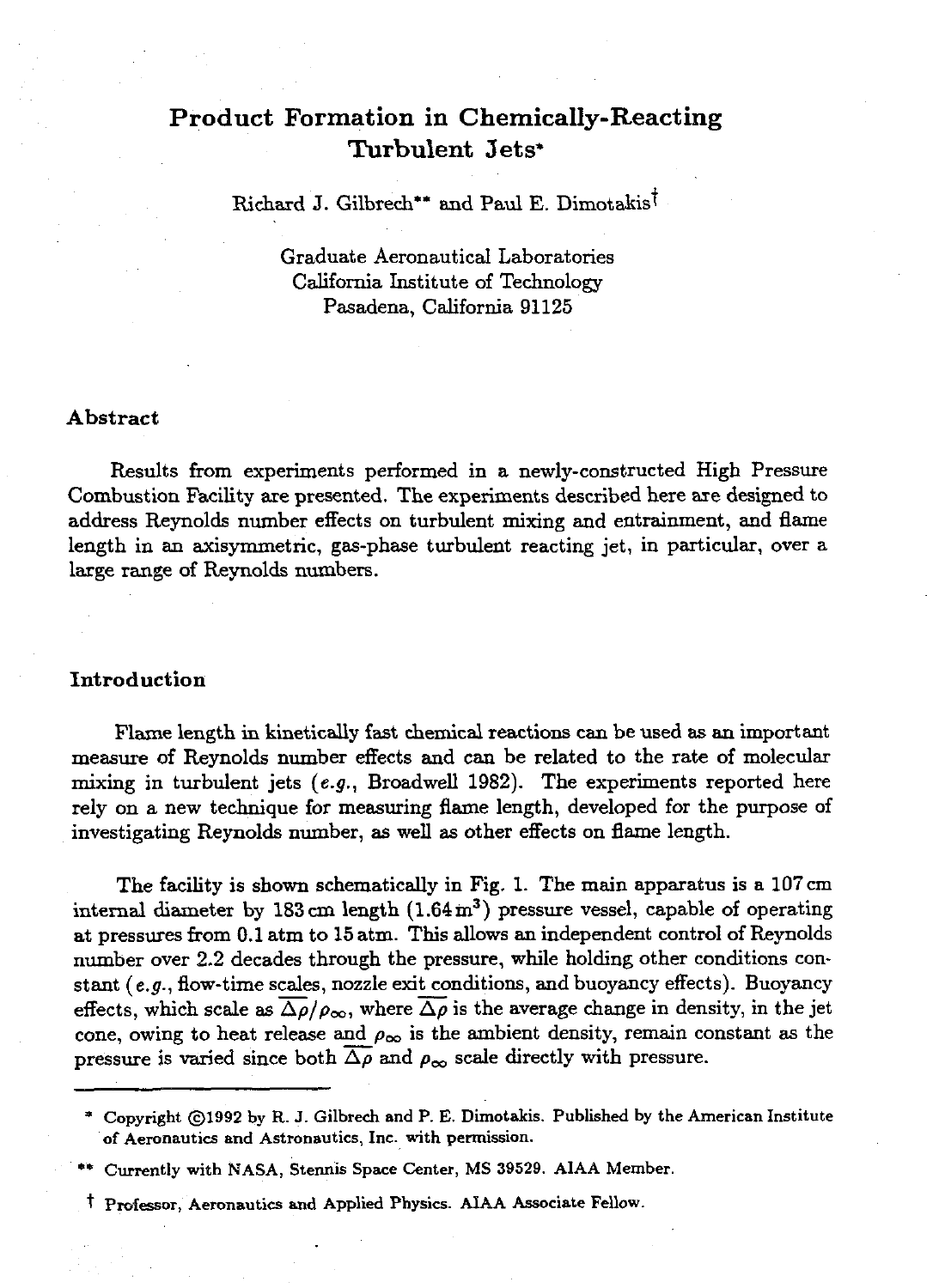

FIGURE 1 Schematic of the High Pressure Combustion Facility.

The chemical reactants chosen were  $F_2$  and NO, diluted in  $N_2$ , for several reasons. First, these reactants are hypergolic, obviating the need for ignition sources and avoiding flame stability issues. The resulting chemical kinetics are very fast, ensuring that the rate of chemical product formation is limited by the turbulent **mixing** process and not by the chemical kinetics (high Damkohler number regime), even at the low reactant concentrations employed here. Finally, an additional attractive characteristic of this chemical system is the ability to produce a very low adiabatic flame temperature rise,  $\Delta T_1 \sim 7$  K for the experiments described here, mitigating buoyancy effects while retaining an overall reaction rate in the turbulent jet that is kinetically fast. On the other hand, the choice of these reactants, *vis-i-vis*  safety considerations, dictates a strict adherence to materials properties, as well as facility assembly and maintenance, and experiment operating procedures.

In these experiments, the jet issues from the bottom of the pressure vessel upwards, through a 2.5mm internal exit diameter nozzle that protrudes into the vessel. The radial profile of the internal nozzle contraction section is designed as a  $6<sup>th</sup>$  order polynomial, optimized to avoid Taylor-Görtler vortices in the concave parts and for minimum exit boundary layer thickness. The outer nozzle profile is a paraboloid of revolution in an attempt to cater to the external potential flow field that is induced by the downstream entrainment.

 $\overline{2}$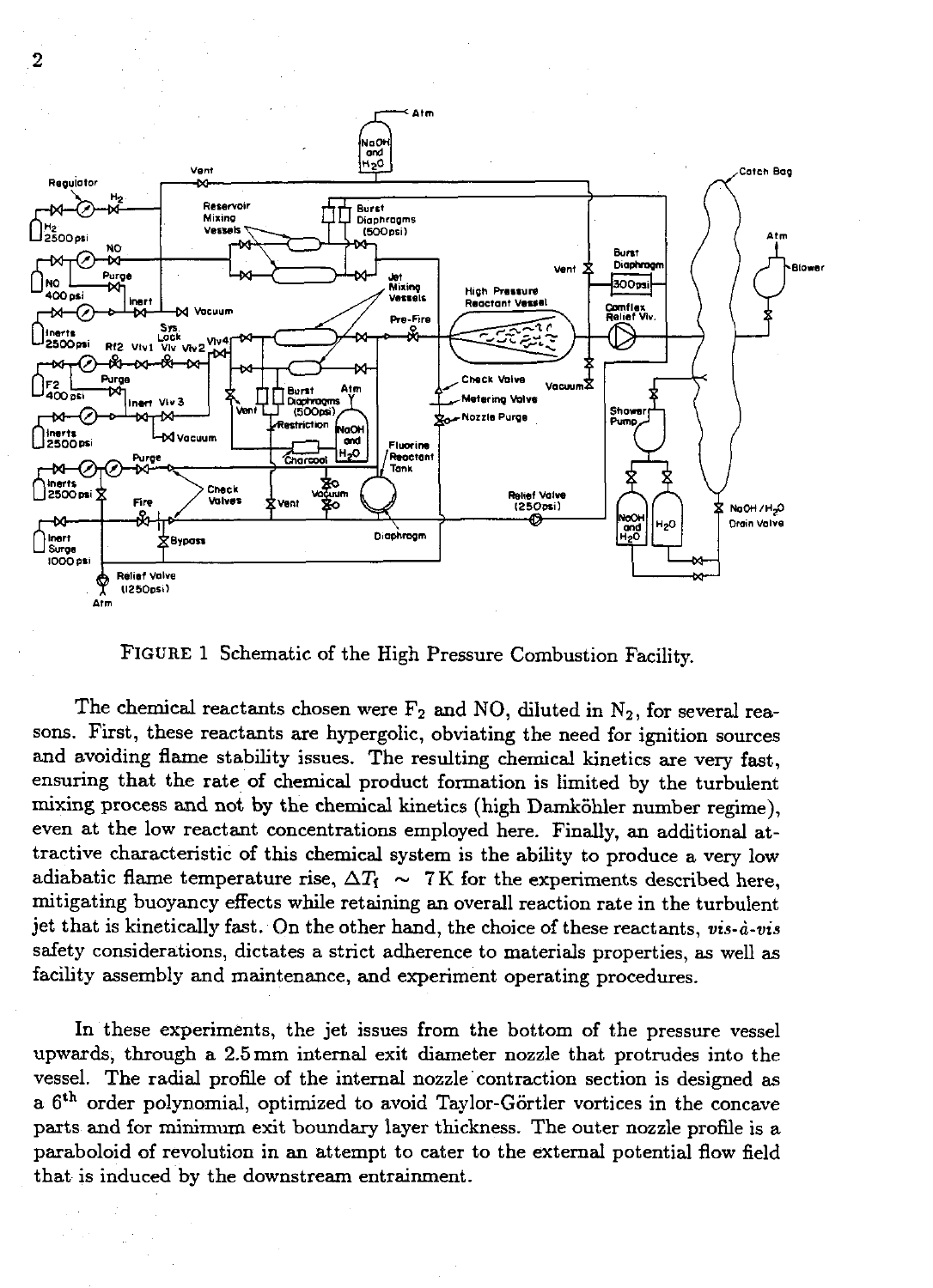The jet fluid is  $F_2$ , diluted in  $N_2$ . The reservoir fluid is NO, also diluted in **N2.** Partial pressure techniques utilizing intermediate mixing vessels are used to accurately produce the desired jet and reservoir concentrations. The jet charge is contained in a smaller volume  $(0.043 \,\mathrm{m}^3)$  reactant tank which contains a teflon expulsion diaphragm. A metered sonic  $N_2$  stream is fed to one side of the diaphragm, resulting in a fixed mass flow rate of jet gas through the nozzle. The reservoir pressure is held constant during the run with a Camflex pressure relief valve. See Fig. 1.



**FIGURE** 2 Schematic of jet geometry and diagnostics with the coordinate axes indicated.

The diagnostics utilized in these experiments were designed to give **an** accurate measure of flame length using constant current resistance thermometers. The thermometers are long (58cm length), thin  $(25 \mu m \text{ diameter})$ , Pt-10%Rh wires,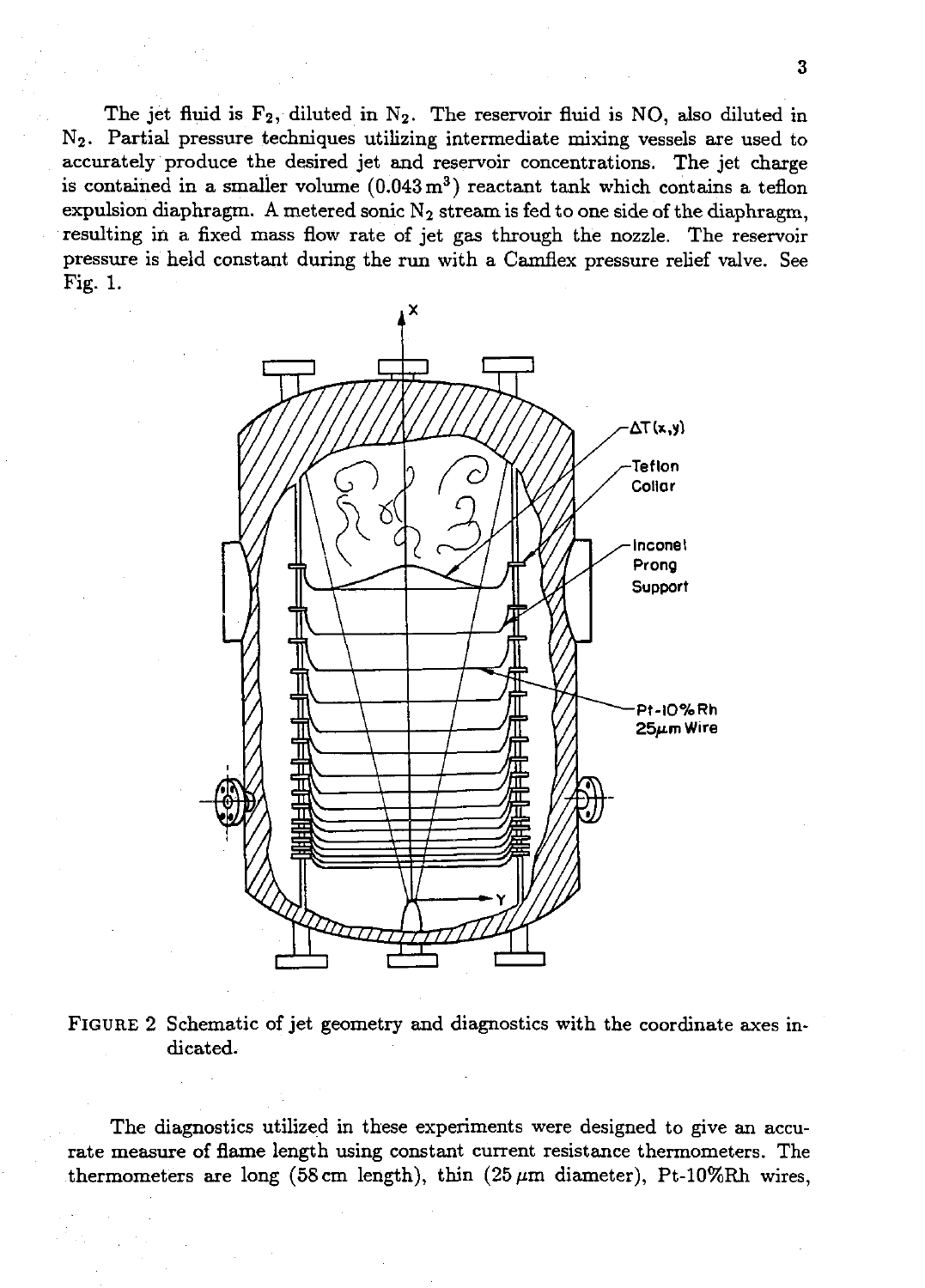stretched across the jet centerline at 16 axial locations, from  $x/d_0 = 30$  to 240. Here x is the streamwise (jet-axis) coordinate and  $d_0$  is the nozzle internal exit diameter. The wires extend well beyond the edges of the turbulent jet cone, spanning the heat release and temperature rise regions, at all downstream locations. The wire streamwise locations were selected to give uniform spacing on a  $\log_{10}(x/d_0)$ axis. This spacing was suggested in view of a conjecture by Dimotakis that the line-integrated measurements of temperature rise in the flame region would depend logarithmically on  $x/d_0$ . Figure 2 shows a schematic of the wires with the coordinate axes indicated.

Each wire formed one of the legs of a Wheatstone bridge circuit, whose output was amplified by a custom-built, low-noise signal amplifier, low-pass filtered by a third-order Butterworth filter with a knee set at 200Hz, sampled at 500Hz, and digitized to 12 bits. The wires were calibrated by allowing the interior of a slightly overpressurized vessel to equilibrate in temperature overnight and allowing the pressure to decrease over a few seconds in the morning. The resulting resistance change from each wire was recorded during the adiabatic cooling process. The small, common temperature drop experienced by each wire was estimated by measuring the internal vessel pressure using an electronic differential pressure transducer. In the course of a chemically reacting run, the mean temperature rise, determined from the change in total resistance of each wire, was estimated in this fashion to within, approximately, 30 to 50 mK.

The reason for choosing this particular measurement technique was motivated by the scaling laws of axisymrnetric free turbulent jets. For the small heat release (temperature rise) employed in this experiment, the local wire resistance is a linear function of the local temperature. As a consequence, the total resistance of the cold wires, when stretched across the flame, yields an accurate estimate of the lineintegrated heat release, **i.e.,** temperature rise, resulting from the chemical reaction.

At the end of the flame zone, shown schematically in Fig. 3, the **Fz** has been completely consumed. No heat release occurs downstream of this location. Beyond the flame tip, at  $x \simeq L_f$ , the heat released by the reaction upstream is simply diluted by the subsequently entrained reservoir fluid. Therefore, for  $x > L_f$ , where **Lr** is the flame length, temperature excess is a conserved scalar.

Assuming that the flow achieves a self-similar temperature profile beyond the flame tip (as observed by Becker & Yamazaki 1978), the temperature rise for  $x > L_1$ should obey the jet similarity law for a scalar quantity in a momentum-dominated jet. This similarity law can be derived from dimensional arguments **(e.g.,** Chen & Rodi 1980), has been verified experimentally **(e.g.,** Dowling & Dimotakis 1990), and is given by

$$
\frac{\Delta T(x,y)}{\Delta T_{\rm f}} = \kappa \frac{d^*}{x - x_0} g(\eta) , \qquad (1a)
$$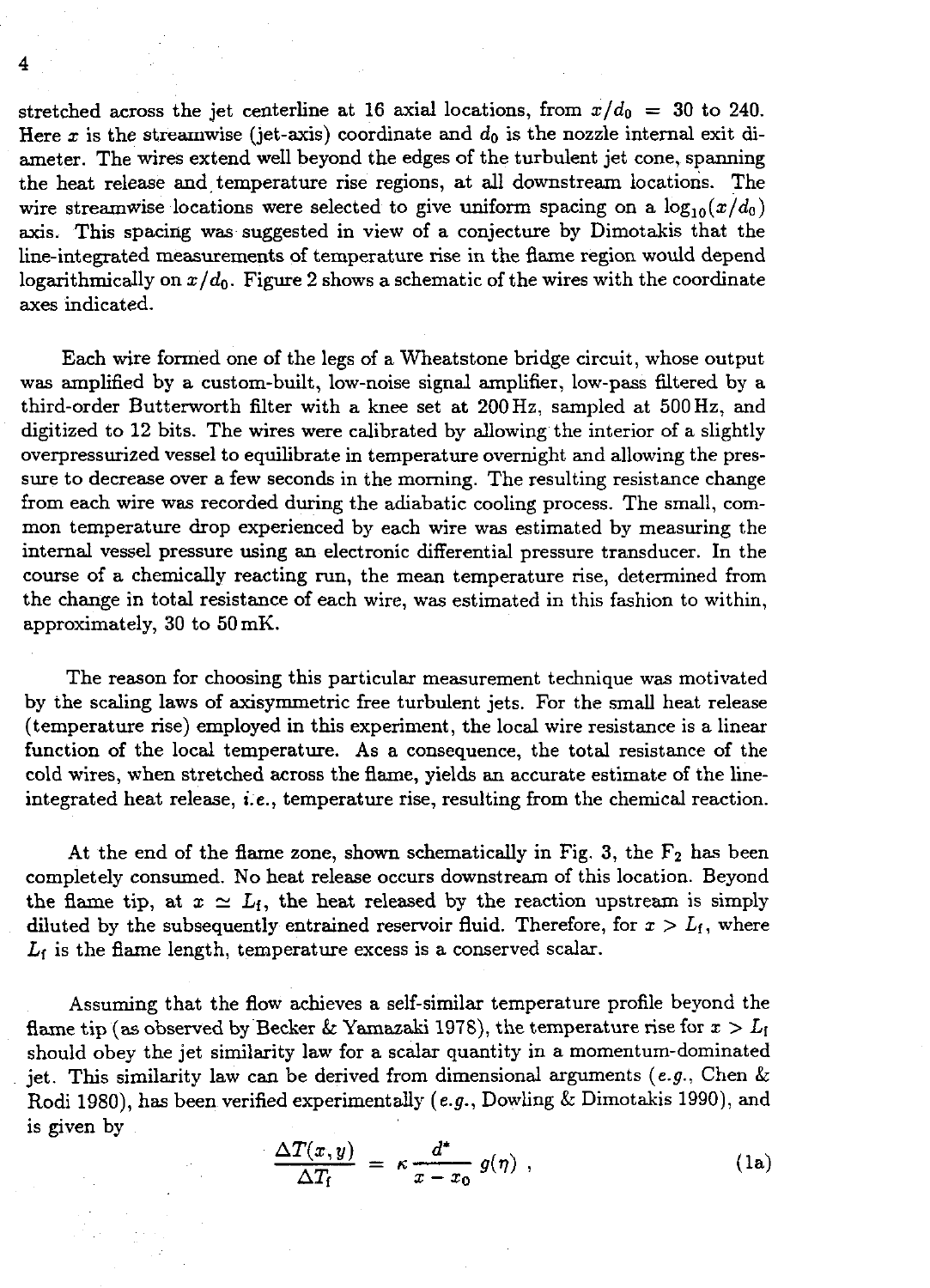

**FIGURE 3** Schematic of the jet flame zone.

where  $\Delta T(x, y)$  is the temperature rise at  $(x, y)$ , y is the transverse coordinate,  $\Delta T_f$ is the adiabatic flame temperature rise,  $\kappa$  is a constant (determined by experiment),  $d^*$  is the momentum diameter of the jet,  $g(\eta)$  is the similarity mean profile function (determined by experiment),  $\eta$  is the similarity variable defined as

$$
\eta \equiv \frac{y}{x - x_0} \; , \tag{1b}
$$

with  $x_0$  the virtual origin. The function  $g(\eta)$  has a maximum value of 1 at  $\eta = 0$ and goes to zero outside the jet edges  $(\eta > 0.25)$ . The momentum diameter  $d^*$  is considered to be the proper normalization for the downstream coordinate of the jet **(e.g., Thriig** & Newby **1953, Avery** & Faeth **1974,** and Dahm & Dimotakis **1987),**  and is defined as

$$
d^* = \frac{2m_0}{\sqrt{\pi \rho_\infty J_0}} \tag{2}
$$

where  $\dot{m}_0$  and  $J_0$  are the nozzle exit mass and momentum fluxes, and  $\rho_{\infty}$  is the reservoir gas density.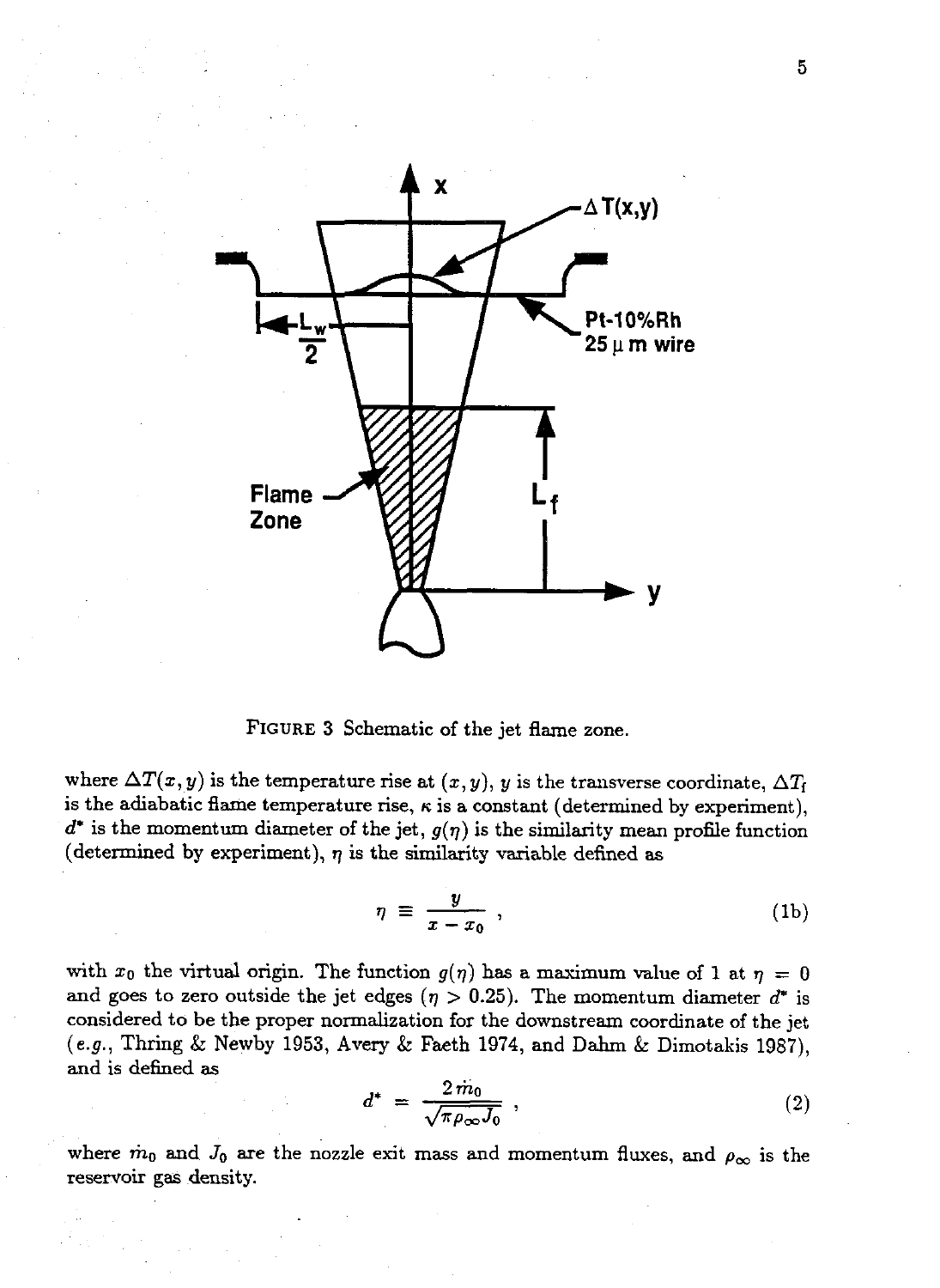Taking the line integral of Eq. 1a along  $y$ , at constant  $x$  (along a wire), and realizing that  $g(\eta)$  goes to zero before  $y = \pm L_w/2$ , yields

$$
\frac{1}{L_{\mathbf{w}}} \int_{-L_{\mathbf{w}}/2}^{L_{\mathbf{w}}/2} \frac{\Delta T(x, y)}{\Delta T_{\mathbf{f}}} dy = \kappa \frac{d^* / L_{\mathbf{w}}}{x - x_0} \int_{-L_{\mathbf{w}}/2}^{L_{\mathbf{w}}/2} g(\eta) dy
$$

$$
= \kappa \frac{d^* / L_{\mathbf{w}}}{x - x_0} \int_{-\infty}^{\infty} g(\eta) dy
$$

$$
= \kappa \left(\frac{d^*}{L_{\mathbf{w}}}\right) \int_{-\infty}^{\infty} g(\eta) d\eta
$$

$$
\neq \text{fn}(x), \qquad (3)
$$

where  $L_{\mathbf{w}}$  is the span (length) of the wire.

As noted above, the measurement performed by each wire is the line integral of the temperature excess at constant  $x$ . This is given by

$$
\frac{1}{L_{\mathbf{w}}} \int_{-L_{\mathbf{w}}/2}^{L_{\mathbf{w}}/2} \Delta T(x, y) \, \mathrm{d}y \tag{4}
$$

This quantity is analogous to the product thickness used for the shear layer (e.g., Dimotakis 1989). In particular, the product thickness  $\delta_P(x)$ , normalized by  $L_w$ , will be defined as

$$
\frac{\delta_{\rm P}(x)}{L_{\rm w}} \equiv \frac{1}{L_{\rm w}} \int_{-\infty}^{\infty} \frac{\Delta T(x, y)}{\Delta T_{\rm f}} \, \mathrm{d}y \tag{5}
$$

The product thickness  $\delta_P(x)$  is equal to the width of a top-hat temperature profile of height  $\Delta T_f$  that yields the same area as that found under the  $\Delta T(x, y)$  temperature rise profile for that x location. Equations **3** and **5** are equivalent to **Eq.** 4 divided by  $\Delta T_f$ .

The time-averaged, line-integrated mean temperature rise measured at each wire beyond the flame tip, i.e., for  $x > L_1$ , is expected to asymptote to a constant value. Accordingly, the line integral will rise to that asymptotic value **as** dictated by the cumulative mixing and chemical product formation up to that location for values of  $x < L_f$ .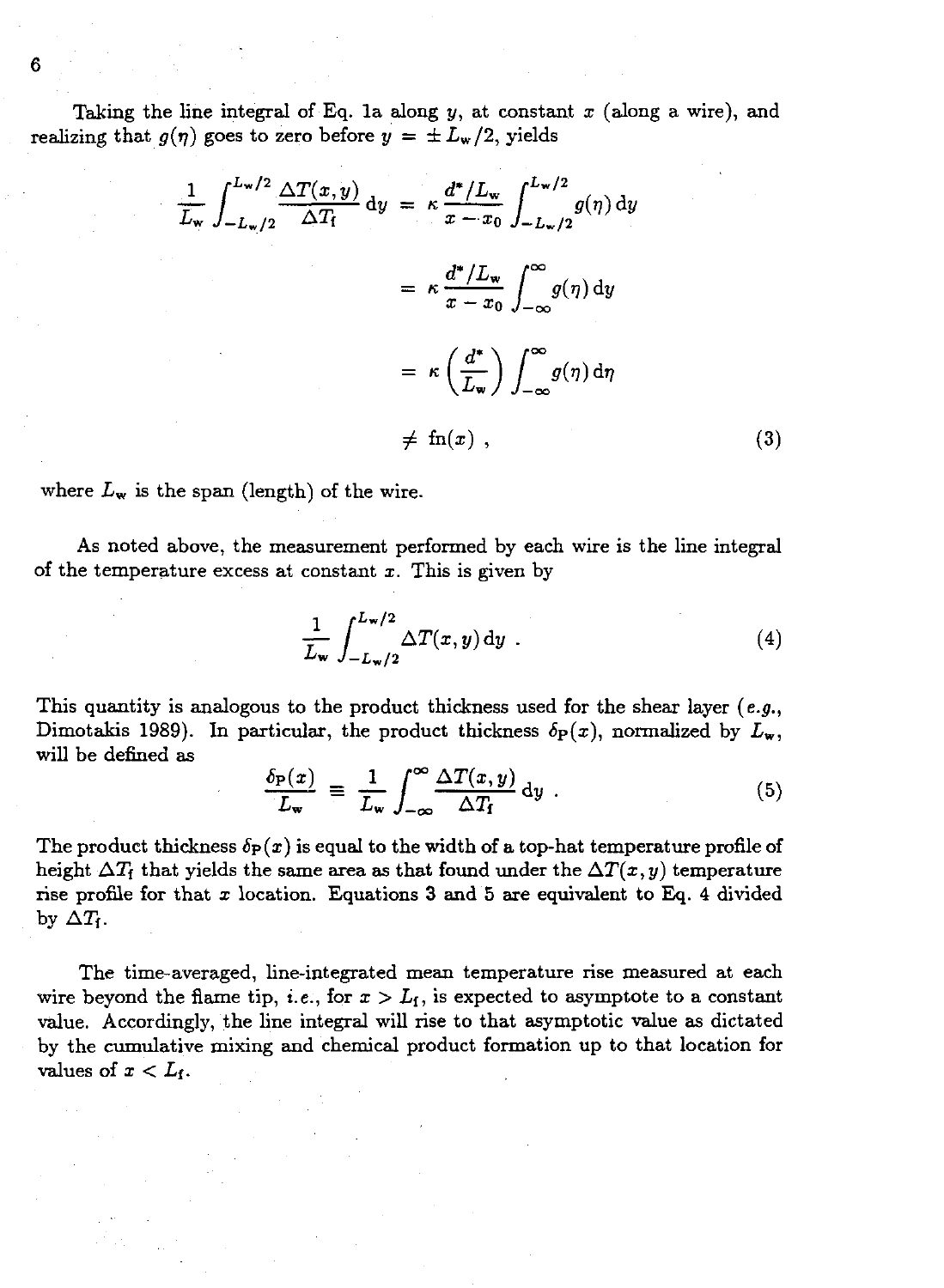#### **Results and Conclusions**

Figure 4 shows a sample of the raw data from the 16 wires spanning  $x/d_0 = 30$ to 240, along with two reference wires placed outside of the jet cone at  $x/d_0 = 0$ and 240, and the scaled velocity trace. Starting from the bottom trace and working upwards, the lowest trace is the reference wire at  $x/d_0 = 0$  (partially obscured by the x-axis of the figure), then the 16 measurements from  $x/d_0 = 30$  to 240, the other reference wire at  $x/d_0 = 240$ , and, finally, the scaled velocity trace. The reference wire at  $x/d_0 = 0$  measures the temperature of the ambient reservoir fluid and the reference wire trace at  $x/d_0 = 240$  indicates the arrival of hot recirculated products at the last measuring station, thus determining the temporal extent of uncontaminated data. The scaled velocity trace indicates the time required to establish steady state flow.



**Each channel offset by 0.75K** 

**FIGURE 4 Sample traces of cold wire raw data for**  $\phi = 15$  **and**  $\Delta T_f = 7$  **K. Vertical** dashed lines mark the averaging interval used for the corresponding data in Fig. **5.** See text for details.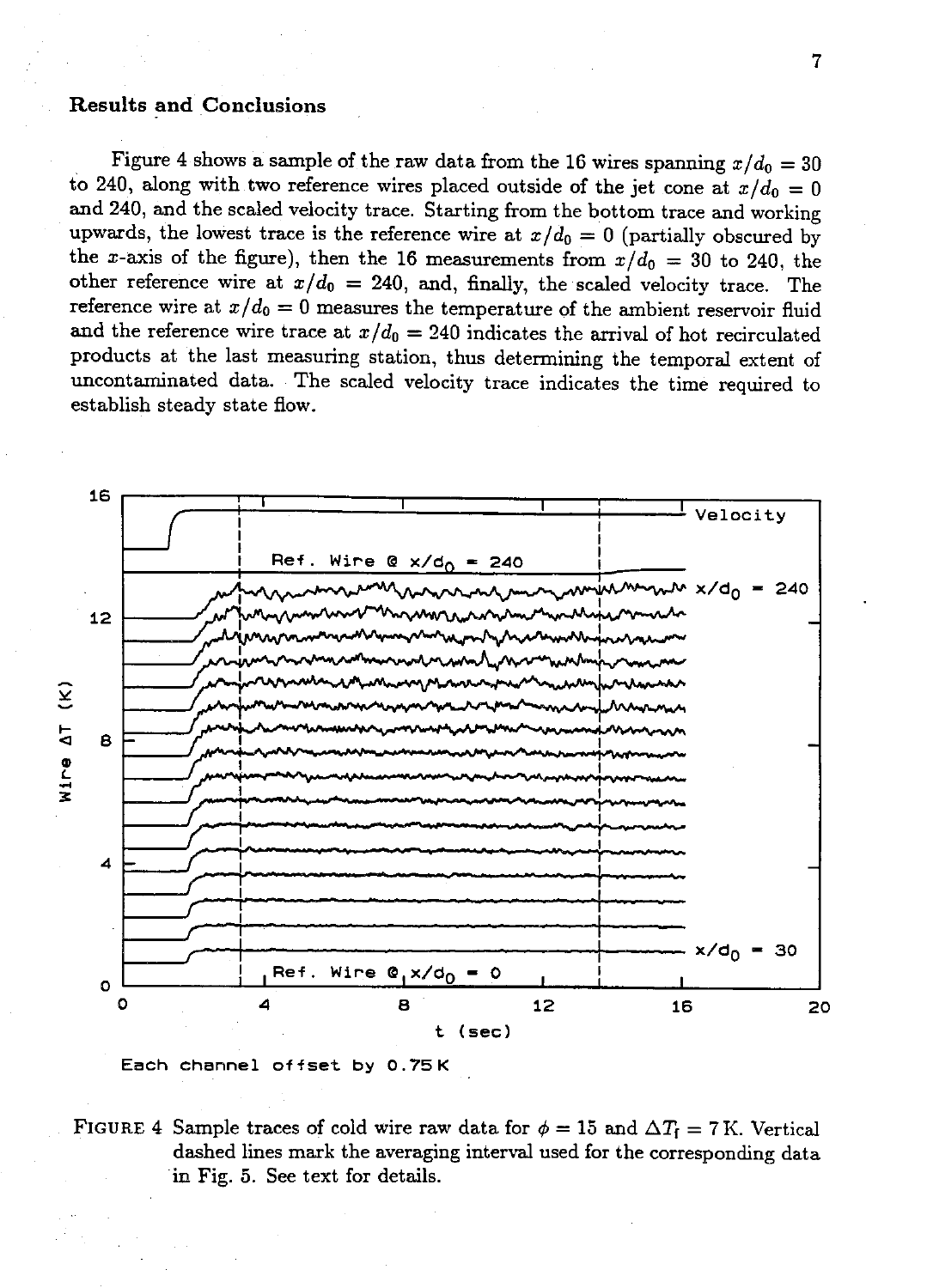8

In the typical data in Fig. 4, note the small delay between the time the jet velocity has reached its steady value and the time the temperature rise is registered in the first wire at  $x/d_0 = 30$ . This time corresponds to the time required to flush the jet plenum of its original contents of reservoir fluid and charge it with the  $F_2$ bearing jet fluid. Note also the increasing delay required for the reaction head to reach the wires at increasing  $x/d_0$ . The first vertical dashed line, at  $t_1 \approx 3.3$  sec, marks the beginning of the time interval over which the data from each wire are to be averaged. The second vertical dashed line, at  $t_2 \approx 13.6$  sec, marks the end of the averaging interval, prior to the arrival of the recirculating hot product gases, as registered on the top reference wire at  $x/d_0 = 240$ , outside the turbulent jet cone (second trace from the top). Note that the absolute span-averaged temperature change registered by the first wire is approximately 0.5K. Small changes in the vessel temperature in the course of the run, as registered by the reference wire at  $x/d_0 = 0$ , are subtracted from the temperature registered by each wire and the difference for each wire is averaged over the selected  $(t_1, t_2)$  time interval for each run. As can be seen from the time-trace of the wire at  $x/d_0 = 30$ , the time-averaged mean temperature rise is determinable to a very good fractional accuracy.

The run recorded in Fig. 4 was for a stoichiometric mixture ratio of  $\phi = 15$ and an adiabatic flame temperature rise of  $\Delta T_f = 7$  K. The stoichiometric mixture ratio  $\phi$  represents the mass of reservoir fluid that must be entrained, mixed on a molecular scale, and reacted to completely consume a unit mass of jet fluid. It is defined by

$$
\phi \equiv \frac{(Y_{\rm F_2}/Y_{\rm NO})}{(Y_{\rm F_2}/Y_{\rm NO})_{\rm st}} \quad , \tag{6}
$$

where, for a mixture of N species, the mass fraction,  $Y_i$ , is defined as

$$
Y_i \equiv \frac{m_i}{\sum\limits_{i=1}^{N} m_i} \quad , \tag{7}
$$

with  $m_i$  equal to the mass of the  $i<sup>th</sup>$  species in the mixture. The resulting averaged data points from the run in Fig. 4 are depicted in the corresponding  $\phi = 15$  trace in Fig. **5.** 

Data for a number of stoichiometric mixture ratios  $\phi$  and an adiabatic flame temperature rise of  $\Delta T_f = 7$ K were processed, as described above, to produce the plot depicted in Fig. 5. The data correspond to the nondimensional product thickness (Eq. 5) and are plotted versus  $log_{10}(x/d^*)$  for the four stoichiometric mixture ratios  $\phi$  indicated. The solid line for each set of data is a compound curve fit with a linear least squares fit to the ramp region and a cubic spline fit to the knee region, with the appropriate matching of value, slope, and curvature at the crossover. The flame length  $L_f$  will be defined as the 99% of maximum  $\delta_P/L_w$  point, in the same spirit as the defhition of a 99% boundary layer thickness. The expected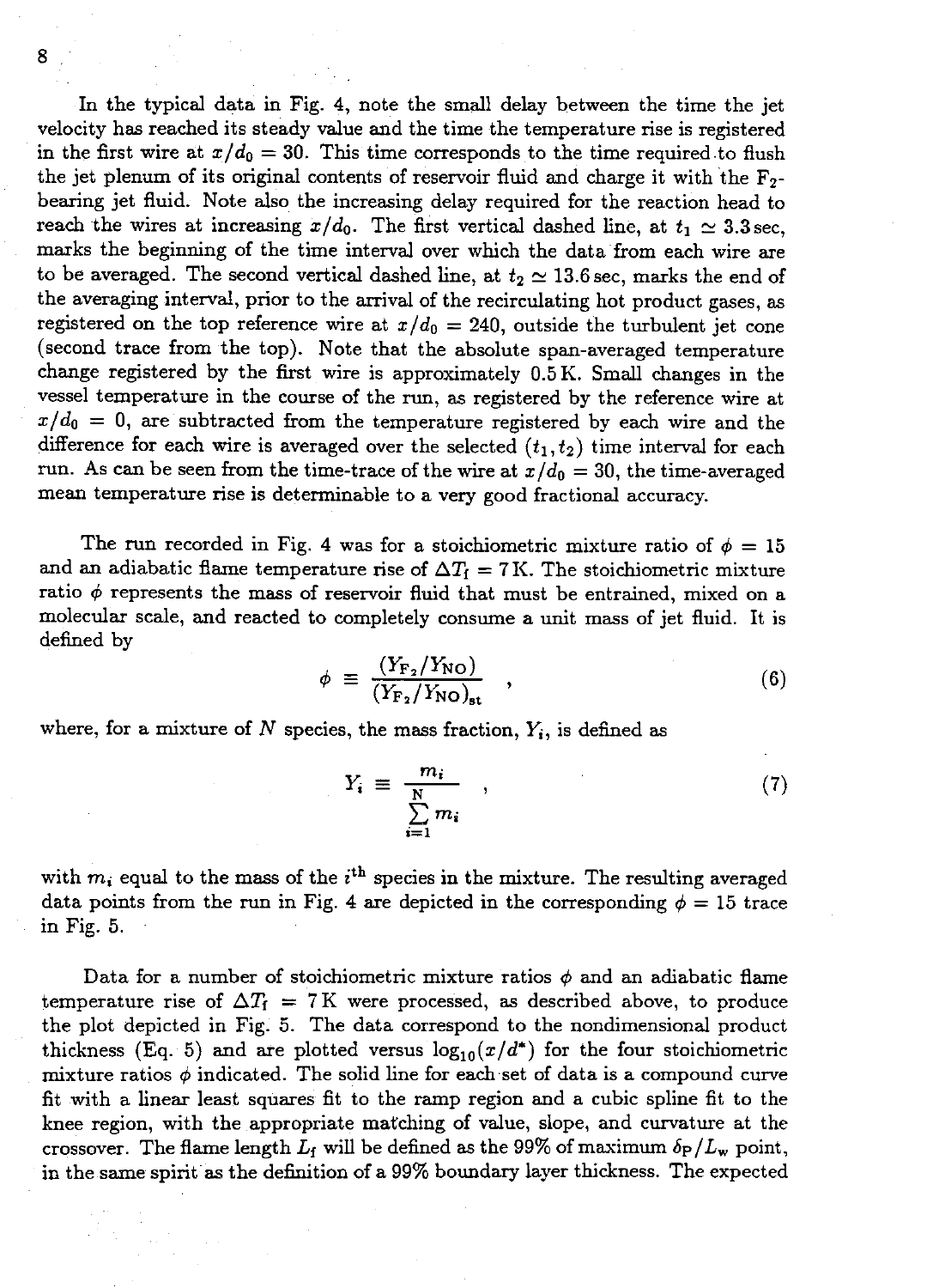

**FIGURE 5** Sample plot of product thickness us.  $\log_{10}(x/d^*)$  for several  $\phi$ 's and an adiabatic flame temperature rise of  $\Delta T_f = 7$  K.

increase in the integrated temperature rise is observed, as well **as** the asymptotic value at the end of the flame tip. The constant temperature level measured by the wires beyond the flame tip is proportional to  $\phi$ , as can be shown from simple scaling arguments. The results display a linear behavior in the flame region, when plotted in the semi-logarithmic coordinates suggested by the choice of wire spacing, and corroborate the conjecture by Dimotakis mentioned above.

The results of additional experiments will be reported in the near future that address the flame length dependence on Reynolds number, the transition of the jet from a momentum-dominated to a buoyancy-dominated regime, and the effects of finite rate kinetics (Dahmköhler number) on mixing in the turbulent jet.